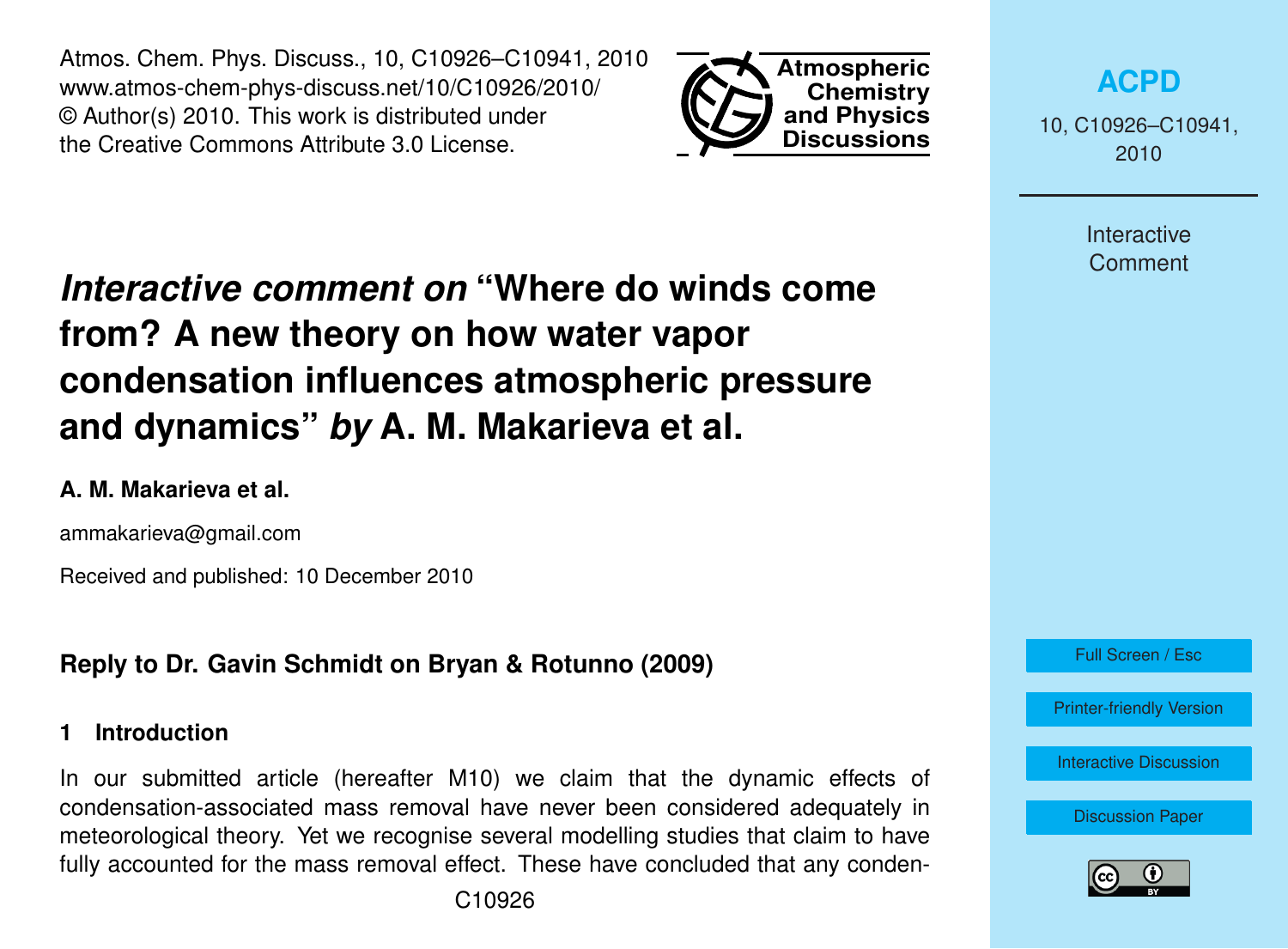sation influence is small compared to heat driven atmospheric pressure gradients and therefore relatively unimportant. This is a point we intend to address here.

Since the terms *theory* and *model* are often used interchangeably<sup>1</sup> and the meanings too easily confused, many climate researchers appear convinced that available model results have been sufficient to judge the magnitude of the mass sink effect<sup>2</sup>. Recently, an interesting discussion of the condensation mass sink at Jeff Id's blog was prompted by a summary from Dr. Kerry Emanuel who stated that<sup>3</sup>:

*The bottom line is that while the effect should be included in any model that claims to conserve mass, it is not quantitatively large.*

In his fuller argument Dr. Emanuel referred, for support, to the work of Dr. George Bryan. In the discussion that followed Dr. Gavin Schmidt made several comments referring to particular works of Dr. Bryan and colleagues (Bryan and Rotunno, 2009 [hereafter BR09]; Bryan and Fritsch, 2002 [hereafter BF02]) in the context of our work. Dr. Schmidt wrote<sup>4</sup>:

*It is beyond question that standard hurricane models (as used in routine forecasts by GFDL, NHC etc.) do produce hurricanes in the right circumstances. While not perfect (and therefore potentially improvable by consideration of the precip mass loss terms you are proposing – and has been suggested by Bryan et al), these models are an undeniable testament that your mechanism is \*not\* essential to the existence of hurricanes, and that one can get a very good approximation just from using the latent heat terms.*

# **[ACPD](http://www.atmos-chem-phys-discuss.net)**

10, C10926–C10941, 2010

> **Interactive Comment**



[Printer-friendly Version](http://www.atmos-chem-phys-discuss.net/10/C10926/2010/acpd-10-C10926-2010-print.pdf)

[Interactive Discussion](http://www.atmos-chem-phys-discuss.net/10/24015/2010/acpd-10-24015-2010-discussion.html)



<sup>&</sup>lt;sup>1</sup>http://judithcurry.com/2010/12/01/climate-model-verification-and-validation/

<sup>2</sup> http://judithcurry.com/2010/10/23/water-vapor-mischief/#comment-10878

<sup>&</sup>lt;sup>3</sup>http://noconsensus.wordpress.com/2010/10/26/weight-of-water-and-wind-hurricane- pros-weigh-in/

<sup>4</sup> http://noconsensus.wordpress.com/2010/10/26/weight-of-water-and-wind-hurricane-pros-weigh-in/#comment-39668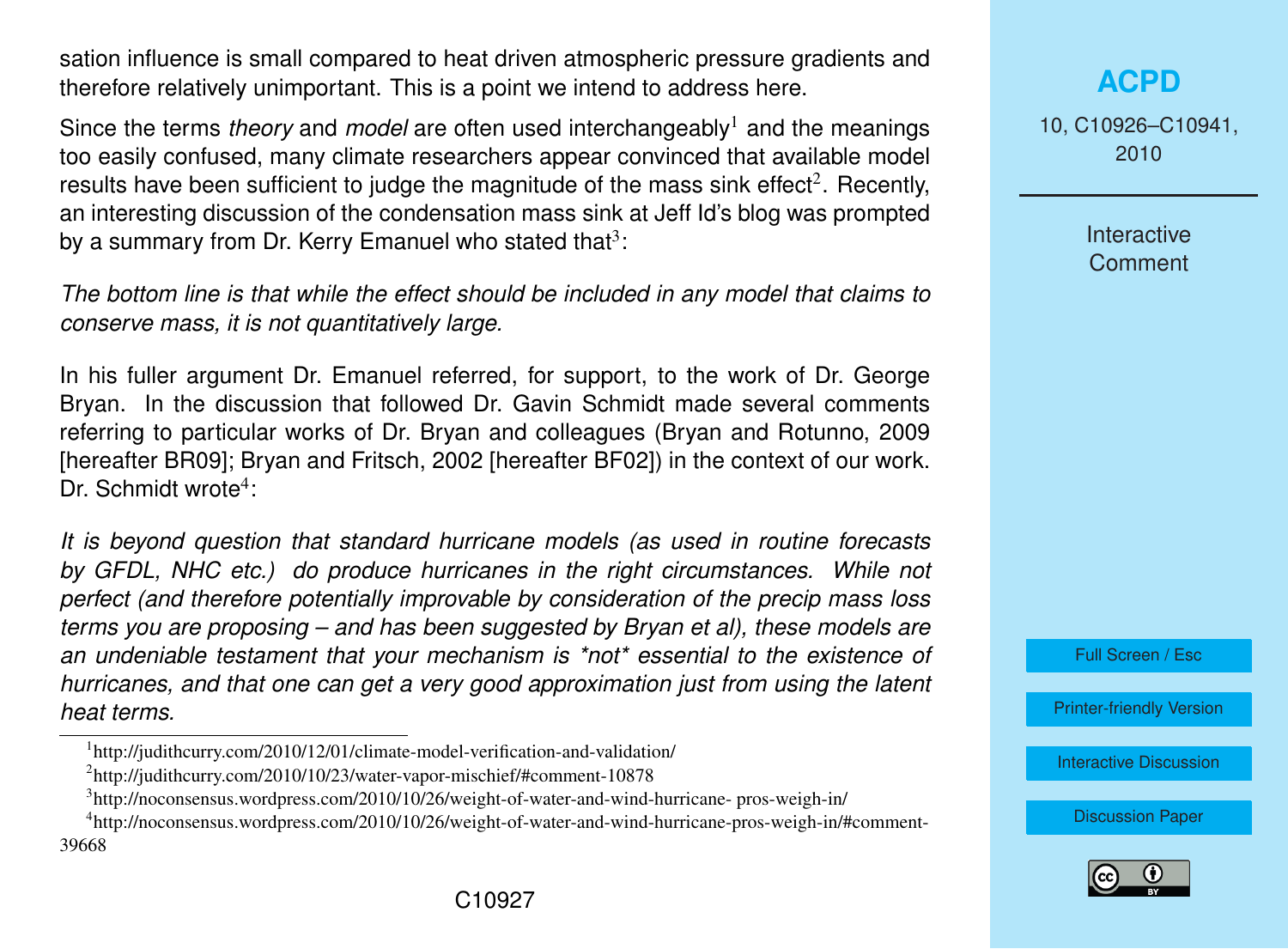Here we shall briefly examine the BR09 model and show that how it accounts for the precipitation mass sink is incorrect. We show that the problem of neglecting the mass sink is not just a relatively minor violation of mass conservation – but leads to a violation of the law of energy conservation. We also discuss how current models reproduce observed wind speeds despite their neglect of condensation.

#### **2 The methods to determine condensation rate in BR09 and BF02**

With introducing a new variable, condensation mass sink  $S$ , to the previously closed system of equations of hydrodynamics, an additional equation is required to keep the system closed. Such an additional constraint cannot be derived from numerical integration of models that build on the originally closed system with  $S = 0$ . In the BF09 model there are seven equations for seven variables that are listed on p. 1771. However, the dimensionless condensation rate denoted as  $\dot{q}_{cond}$  in BF09 is not listed among these variables despite its presence in the system of equations. There is no equation for  $\dot{q}_{cond}$ . It is noted that "the method to determine  $\dot{q}_{cond}$  was described by Bryan and Fritsch (2002)".

BF02 describe this method as follows (p. 2920, note that in BF02  $\dot{q}_{cond}$  is denoted as  $\dot{r}_{cond}$ ):

*To account for phase changes, the model uses a saturation adjustment technique, similar to that proposed by Soong and Ogura (1973). In this technique, the equations are advanced forward in two steps: a dynamical step and a microphysical step. In the dynamical step, the model equations are integrated forward with all terms involving phase changes neglected. Then, the microphysics step is applied, in which only the terms involving phase changes are included. This technique is identical to that used by Klemp and Wilhelmson (1978).*

*Pressure tendencies due to phase changes are included in the microphysics step.* C10928

# **[ACPD](http://www.atmos-chem-phys-discuss.net)**

10, C10926–C10941, 2010

> **Interactive Comment**



[Printer-friendly Version](http://www.atmos-chem-phys-discuss.net/10/C10926/2010/acpd-10-C10926-2010-print.pdf)

[Interactive Discussion](http://www.atmos-chem-phys-discuss.net/10/24015/2010/acpd-10-24015-2010-discussion.html)

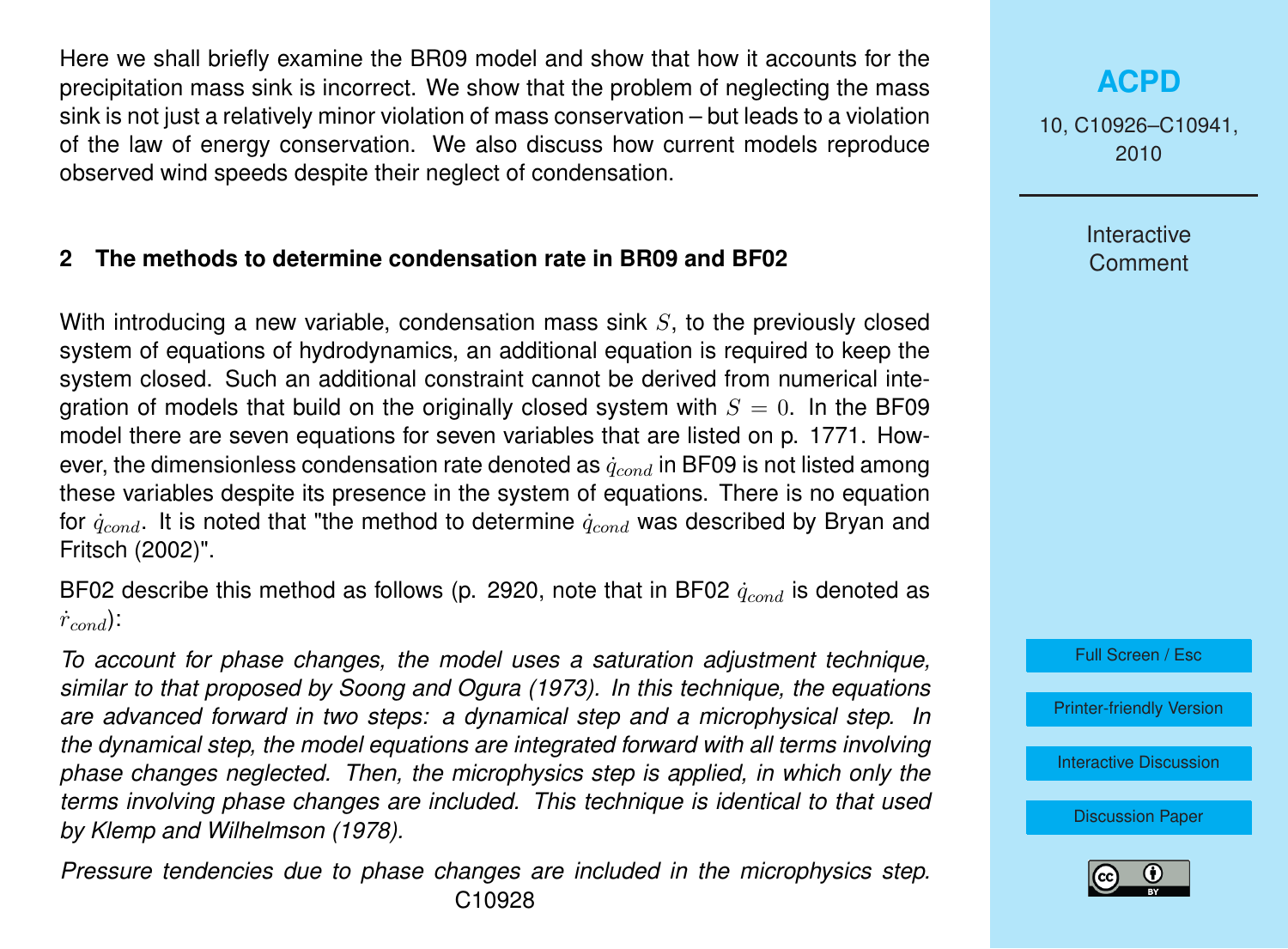*Since changes in pressure affect the saturation vapor pressure, an iterative scheme had to be developed for condensation. In this iterative scheme, equations (21)-(24) are advanced forward using a guess for* r˙cond*. The new values of* θ *and* π *are then used to calculate a new value of saturation mixing ratio (r<sub>vs</sub>), which is then used to calculate a new guess for* r˙cond*. This cycle is repeated until the newest value of* θ *converges (to within machine accuracy) to the previous value. During each iteration, the value of* r˙cond *is determined by the following equation from Rutledge and Hobbs (1983):*

$$
\dot{r}_{cond} \equiv \frac{r_v - r_{vs}}{\Delta t (1 + \frac{L_v^2 r_{vs}}{c_p R_v T^2})}
$$
 (Eq. 27 of BF02)

*where* ∆t *is the time step. The iterative technique usually converges in 4-6 iterations.* In this context Dr. Schmidt commented<sup>5</sup>:

*So, I would like to ... ask again, why you do not think that the treatment of*  $\dot{q}_{cond}$  *\*in the dynamics\* by B&R is satisfactory to you. I am not asking why*  $\dot{q}_{cond}$  *is changing, but on the effect of a given change in*  $\dot{q}_{cond}$  *has on the dynamics.* 

Here the problem lies in finding a physically justfyable formulation of condensation rate to feed into the dynamics equations. In our previous comment (Makarieva et al., 2010, Eq. (1))<sup>6</sup> we showed that the magnitude of the horizontal pressure gradient is highly sensitive to the formulation of condensation rate. If condensation rate is incorrectly formulated under assumptions that are inconsistent with the assumptions for the dynamics equations, the model output will be flawed.

Despite being key for analysis of a mass sink, the physical meaning of Eq. (27) in BF02 is never explored. Instead, references are provided to numerical techniques designed in several earlier studies. Those studies were not concerned with investigating the

6 http://www.atmos-chem-phys-discuss.net/10/C10922/2010/

# **[ACPD](http://www.atmos-chem-phys-discuss.net)**

10, C10926–C10941, 2010

> **Interactive Comment**



[Printer-friendly Version](http://www.atmos-chem-phys-discuss.net/10/C10926/2010/acpd-10-C10926-2010-print.pdf)

[Interactive Discussion](http://www.atmos-chem-phys-discuss.net/10/24015/2010/acpd-10-24015-2010-discussion.html)



<sup>5</sup> http://noconsensus.wordpress.com/2010/10/26/weight-of-water-and-wind-hurricane-pros-weigh-in/#comment-39752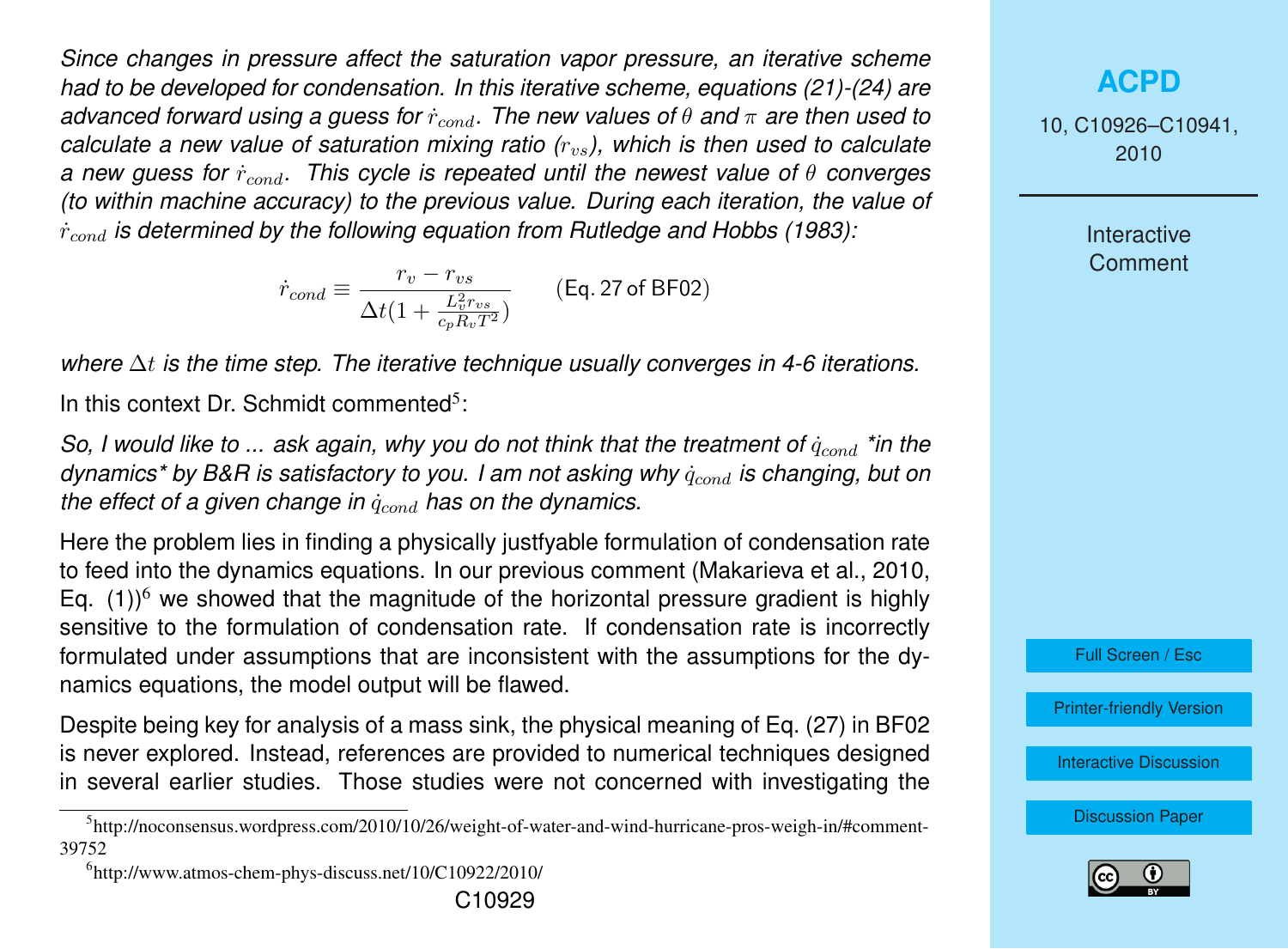<span id="page-4-0"></span>mass sink dynamics but sought a reasonable approximate estimate for the rate of latent heat release. These expressions were adopted for the BF02 and BR09 models without evaluation of their suitability for the studies in question. Let us explore the physical meaning of Eq. (27) of BF02 here.

This formula can be written as follows<sup>7</sup>, Fig. 1:

$$
\delta \gamma_n = \frac{\delta \gamma}{1 + \mu \gamma_s \xi^2}, \ \xi \equiv \frac{L}{RT}, \ \mu \equiv \frac{R}{c_p}, \gamma \equiv \frac{p_v}{p_d} \approx \frac{p_v}{p}, \tag{1}
$$

where  $L, R$  and  $c_p$  are molar heat of vaporization, universal gas constant and heat capacity at constant pressure, respectively,  $\delta\gamma\equiv\gamma_s-\gamma,~\delta\gamma_n=\gamma_s'-\gamma,~\gamma$  is the oversaturated mixing ratio of water vapor in the initial oversaturated state at temperature  $T$ ,  $\gamma_s$  is the saturated mixing ratio corresponding to this temperature,  $\gamma^{'}_{s}$  is the saturated mixing ratio in the final state at temperature  $\overline{T}^{\prime}$ .

Condensation of oversaturated vapor can be viewed as two simultaneous processes: condensation of a certain amount of vapor,  $\delta\gamma_n$ , with release of latent heat  $-L\delta\gamma_n > 0$ , and evaporation of a certain amount of vapor,  $\delta \gamma_s = \delta \gamma_n - \delta \gamma > 0$ , with absorption of the released latent heat. The first law of thermodynamics describing this process (if it occurs adiabatically) will read, see Eqs. (7) and (1) in M10:

$$
\frac{\delta T}{T} - \mu \frac{\delta p}{p} + \mu \xi \delta \gamma_n + \mu \xi \delta \gamma_s = 0, \ \delta T \equiv T' - T. \tag{2}
$$

Temperature change  $\delta T$  is related to pressure and saturated mixing ratios in the two states by the Clausius-Clapeyron law, see Eq. (8) in M10:

$$
\frac{\delta T}{T} = \frac{1}{\xi} \left( \frac{\delta \gamma_s}{\gamma_s} + \frac{\delta p}{p} \right). \tag{3}
$$

<sup>7</sup>In the notations of BF02,  $\delta \gamma_n \equiv -\dot{r}_{cond} \Delta t$ ,  $\delta \gamma \equiv -(r_v - r_{vs})$ ,  $\gamma_s \equiv r_{vs}$ ,  $\gamma \equiv r_v$ .

#### **[ACPD](http://www.atmos-chem-phys-discuss.net)**

10, C10926–C10941, 2010

> **Interactive Comment**

Full Screen / Esc

[Printer-friendly Version](http://www.atmos-chem-phys-discuss.net/10/C10926/2010/acpd-10-C10926-2010-print.pdf)

[Interactive Discussion](http://www.atmos-chem-phys-discuss.net/10/24015/2010/acpd-10-24015-2010-discussion.html)

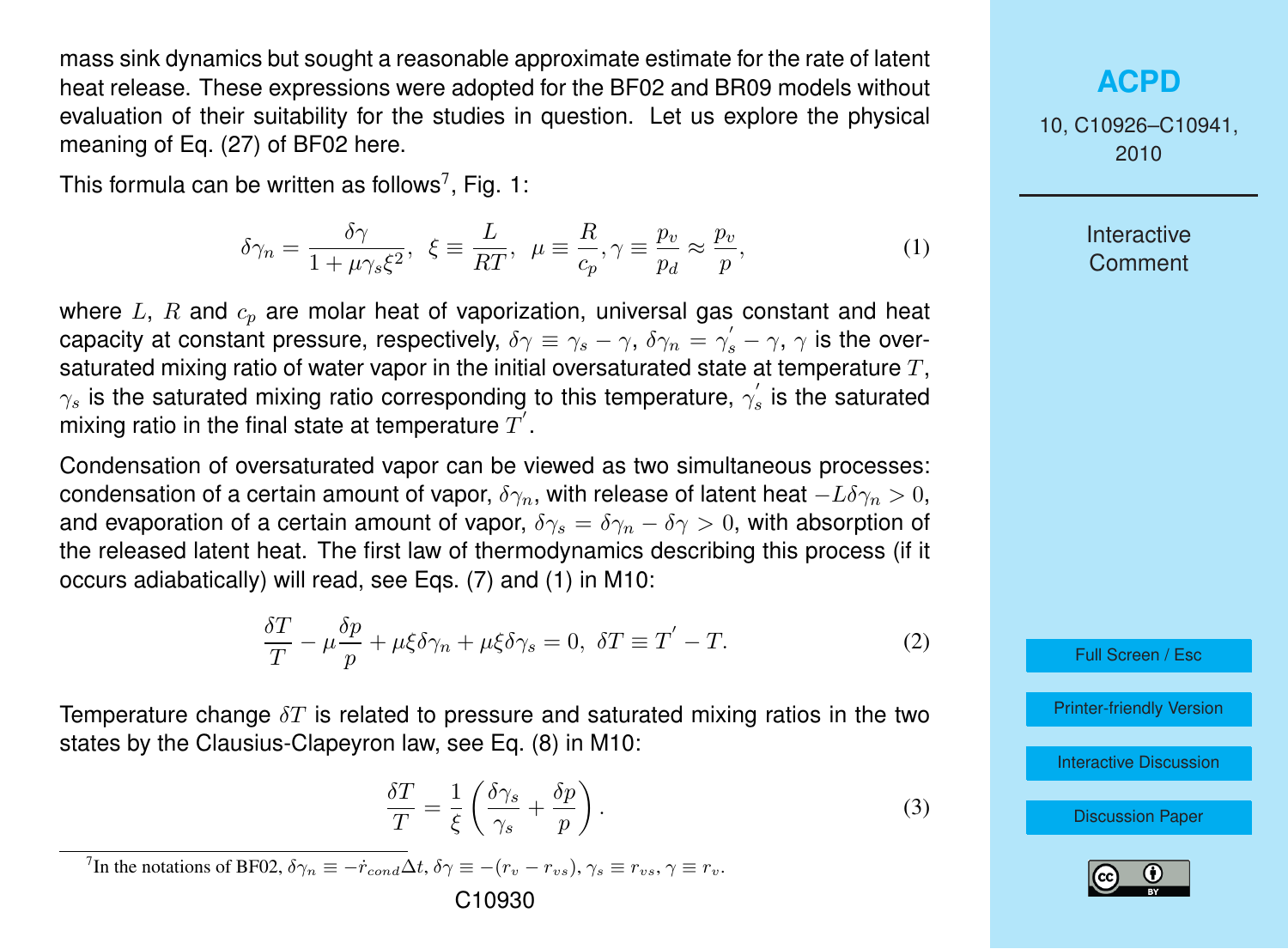Putting Eq. [\(3\)](#page-4-0) into [\(2\)](#page-4-0) and using  $\delta \gamma_s = \delta \gamma_n - \delta \gamma$  we obtain:

$$
\delta \gamma_n = \delta \gamma \frac{1 + \mu \gamma_s \xi^2}{1 + 2\mu \gamma_s \xi^2} + \gamma_s (\xi \mu - 1) \frac{dp}{p}.
$$
\n(4)

One can see that Eq. (4) does not coincide with Eq. [\(1\)](#page-4-0) even at constant  $p$  (adiabatic condensation at constant volume).

Equation [\(1\)](#page-4-0) can be obtained using the following (incorrect, as we shall see) chain of arguments. One has to assume that at first the oversaturated state characterized by  $\gamma$ goes to the final state with  $\gamma_s^{'}$  with release of latent heat equal to  $-L\delta \gamma_n > 0$  at constant pressure. Then the release of heat warms the gas at constant pressure,  $dp = 0$ , which means that  $-L\delta\gamma_n=c_p\delta T.$  Here  $\delta T=T^{'}-T,$  where  $T^{'}$  is the temperature of the final state. One then relates  $\delta T$  to the final state mixing ratio  $\gamma^{'}_{s}$  by the Clausius-Clapeyron law [\(3\)](#page-4-0) with  $dp = 0$ . From  $-L\delta\gamma_n = c_n\delta T$  and  $\delta T/T = (1/\xi)(\delta\gamma_s/\gamma_s)$  one obtains Eq. [\(1\)](#page-4-0).

This logic is overviewed in the paper by Yau and Austin (1979) that is referred to in the paper by Rutledge and Hobbs (1983):

*Modification of supersaturation mixing ratio through the release of latent heat in a manner proposed by Asai (1965) is adopted. The saturation excess*  $\delta M = q_v - q_s$  *is calculated using Teten's formula [as given in Asai (1965)] to obtain*  $q_s$ *. A part of δM, δM<sub>1</sub>, is condensed releasing latent heat which causes an increase of temperature; in turn, this permits the residue,*  $\delta M_2 = \delta M - \delta M_1$ , to remain in vapor form.

Commentators who positioned themselves as knowledgeable in the subject<sup>8</sup> confirmed that it is indeed following the above logic that condensation rate is routinely estimated. But it is clear from Eqs. [\(2\)](#page-4-0) and [\(3\)](#page-4-0) that such logic and the resulting equation lead to a

### **[ACPD](http://www.atmos-chem-phys-discuss.net)**

10, C10926–C10941, 2010

> **Interactive Comment**



[Printer-friendly Version](http://www.atmos-chem-phys-discuss.net/10/C10926/2010/acpd-10-C10926-2010-print.pdf)

[Interactive Discussion](http://www.atmos-chem-phys-discuss.net/10/24015/2010/acpd-10-24015-2010-discussion.html)



 $8$ See, e.g., http://noconsensus.wordpress.com/2010/10/26/weight-of-water-and-wind-hurricane-pros-weighin/#comment-40156 and other comments there by commentator Jim D.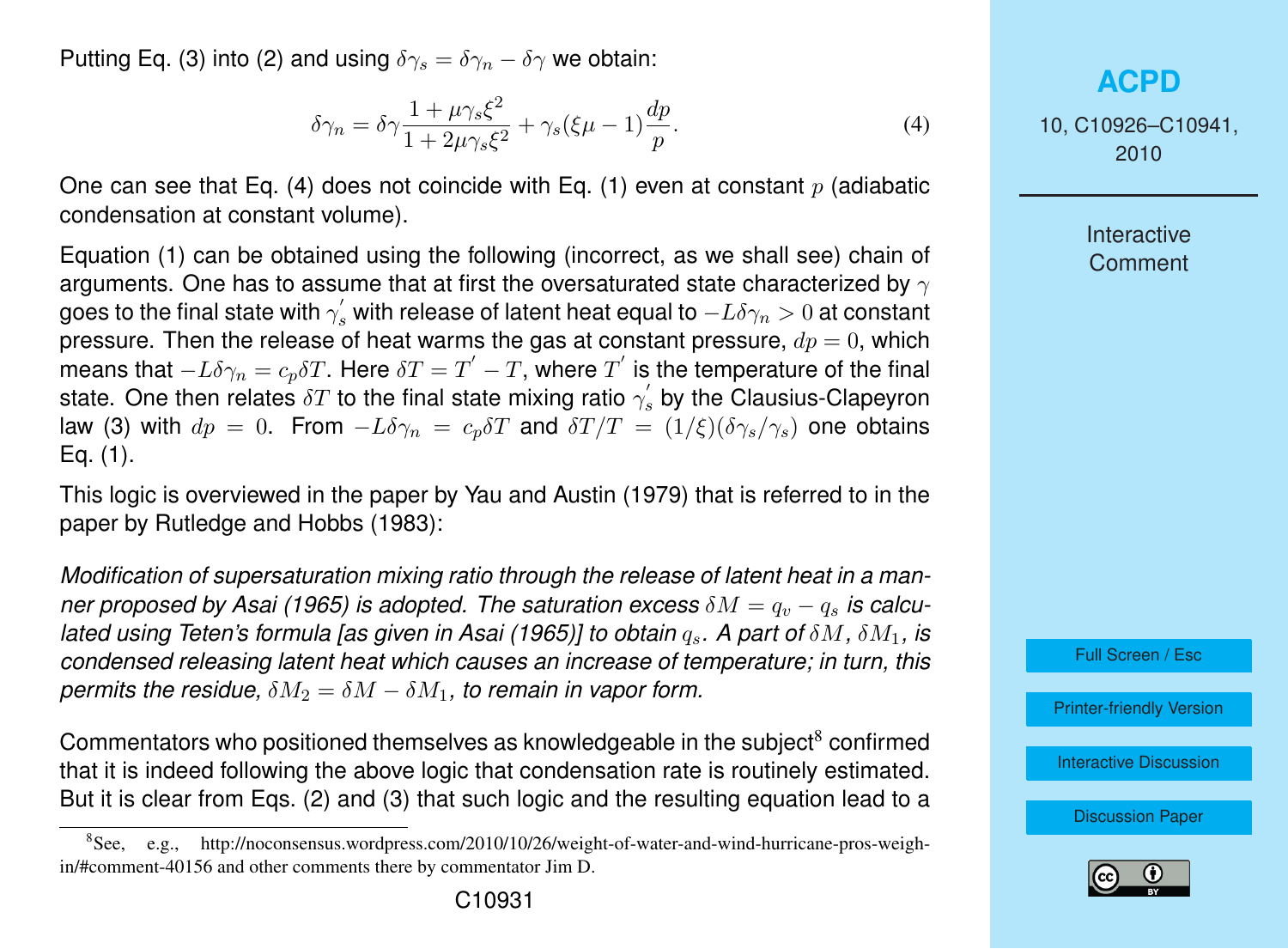violation of the first law of thermodynamics. Indeed, it does not account for the latent heat  $L\delta\gamma_s$  that is needed to obtain the final saturated state  $\gamma^{'}_s$  from the initial state  $\gamma_s$ . Moreover, adiabatic phase transitions at constant pressure (as well as at constant molar volume) are thermodynamically prohibited, see Section 2 in M10. Therefore, evaporation of the amount  $\delta \gamma_s$  of vapor cannot occur under such conditions. We thus conclude that the account of mass sink in the method used by BF02 is not in agreement with the first law of thermodynamics.

#### **3 Neglected energy**

The consequences for energy conservation of an incorrect formulation of condensation rate is easily illustrated by consideration of moist adiabatic ascent in an atmospheric column that is in approximate hydrostatic equilibrium. In such a case we have three equations: (1) 1st law of thermodynamics; 2) the Clapeyron-Clausius law and (3) hydrostatic equilibrium. The system of these equations can be solved to obtain vertical profiles of temperature lapse rate  $\Gamma \equiv -dT/dz$ , relative partial pressure of saturated vapor  $\gamma \equiv p_v/p$  and pressure p, see Eqs. (22)-(23) of M10.

Condensation changes the amount of gas in the column and disturbs the equilibrium, Fig. 2. Suppose that an air parcel corresponding to a given amount of moist saturated air, e.g., 1 mol, is displaced upwards by a small distance  $dz$ . The three equations will dictate how the pressure, temperature, and vapor mixing ratio will change. They will also dictate the change of its molar volume. But due to loss of mass this parcel will occupy a smaller volume than it would in the absence of condensation. Indeed, the actual volume of the parcel was equal to the molar volume at height  $z$ , but has become less than molar volume at  $z+dz$ . With the vertical pressure distribution fixed, this could be visualized as a horizontal shrinking of the parcel as it ascends, Fig. 2.

Apparently, this causes a disequilibrium in the pressure distribution. To avoid this and

# **[ACPD](http://www.atmos-chem-phys-discuss.net)**

10, C10926–C10941, 2010

> Interactive **Comment**



[Printer-friendly Version](http://www.atmos-chem-phys-discuss.net/10/C10926/2010/acpd-10-C10926-2010-print.pdf)

[Interactive Discussion](http://www.atmos-chem-phys-discuss.net/10/24015/2010/acpd-10-24015-2010-discussion.html)

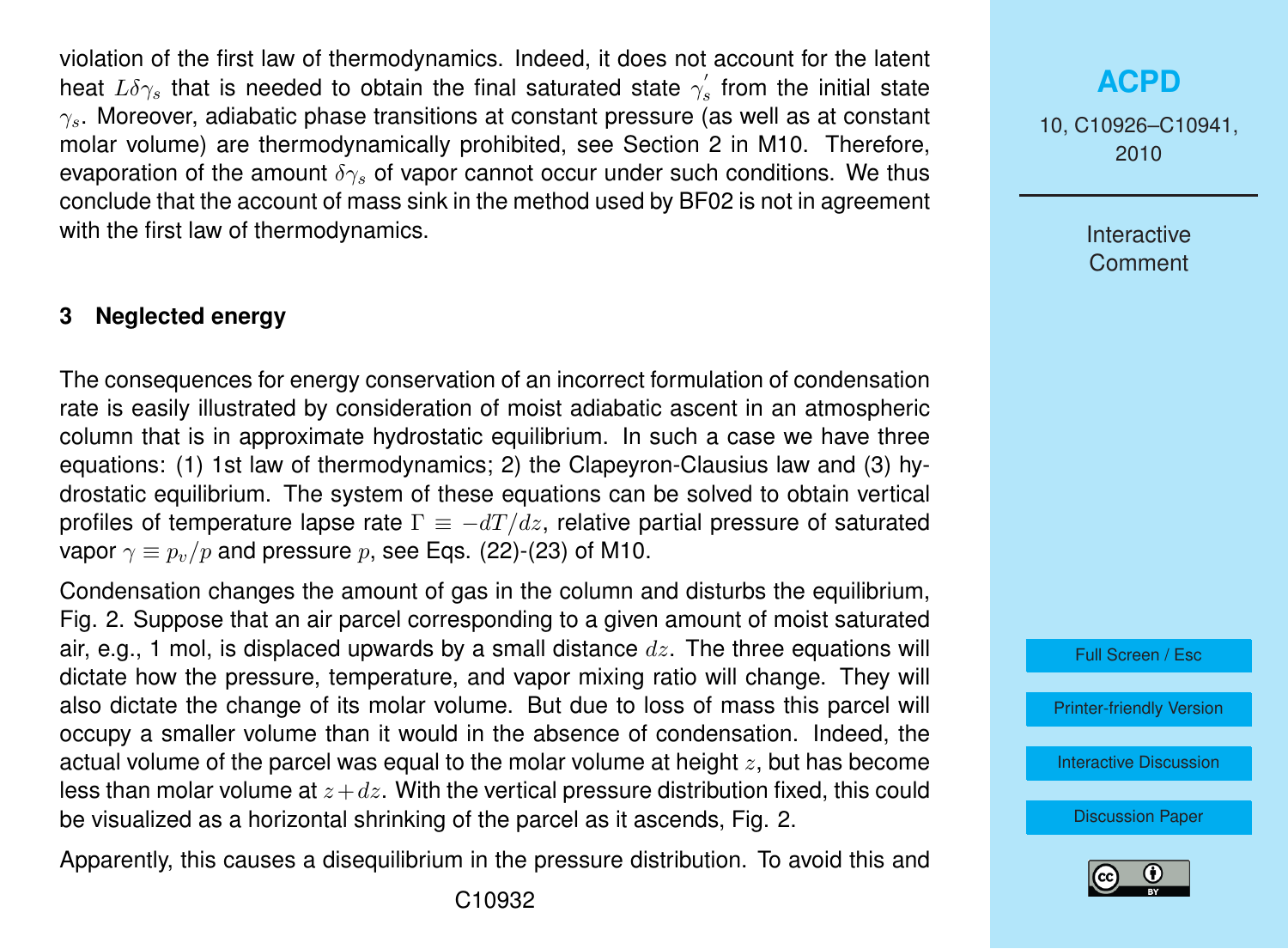satisfy the average condition of hydrostatic equilibrium for an inherently non-hydrostatic process, one must add dry air (or moist air) to fill the void. Such a formalism implies that every act of condensation is accompanied by an immediate re-distribution of dry air to maintain the equilibrium. We emphasize that there is no alternative solution: if the column where the moist saturated air is ascending is observed to be in equilibrium, such a compensatory process must be occurring. The error has been to neglect the energy changes associated with condensation.

To date, the shortcomings of omitting the condensation mass sink has been discussed in terms of violating the mass conservation only. For example, Thuburn (2008) wrote $^9$ :

*Currently most if not all atmospheric models fail to make proper allowance for the change in mass of an air parcel when water vapour condenses and precipitates out. A typical formulation in terms of virtual temperature implicitly replaces the condensed water vapor by an equal volume of dry air. This approximation can lead to noticeable forecast errors in surface pressure during heavy precipitation, for example. However, the approximation will not lead to a systematic long term drift in the atmospheric mass in climate simulations provided there is no long term drift in the mean water content of the atmosphere.*

However, the problem cannot be reduced to violation of mass conservation alone. The problem is that condensation disturbs equilibrium pressure distribution and thus creates a pressure gradient force. Thus, condensation is associated with a release of potential energy. Adding air to the column to sustain the equilibrium conditions involves work. Let us compare two steady-state hydrostatic equilibrium columns, one with and one without precipitation. In the first case one must account for work that is associated with adding air to the volume where condensation has taken place. This work is proportional to precipitation rate. Adding gas to the atmosphere via evaporation is associated 10, C10926–C10941, 2010

> Interactive **Comment**



[Printer-friendly Version](http://www.atmos-chem-phys-discuss.net/10/C10926/2010/acpd-10-C10926-2010-print.pdf)

[Interactive Discussion](http://www.atmos-chem-phys-discuss.net/10/24015/2010/acpd-10-24015-2010-discussion.html)



<sup>&</sup>lt;sup>9</sup>http://judithcurry.com/2010/12/01/climate-model-verification-and-validation/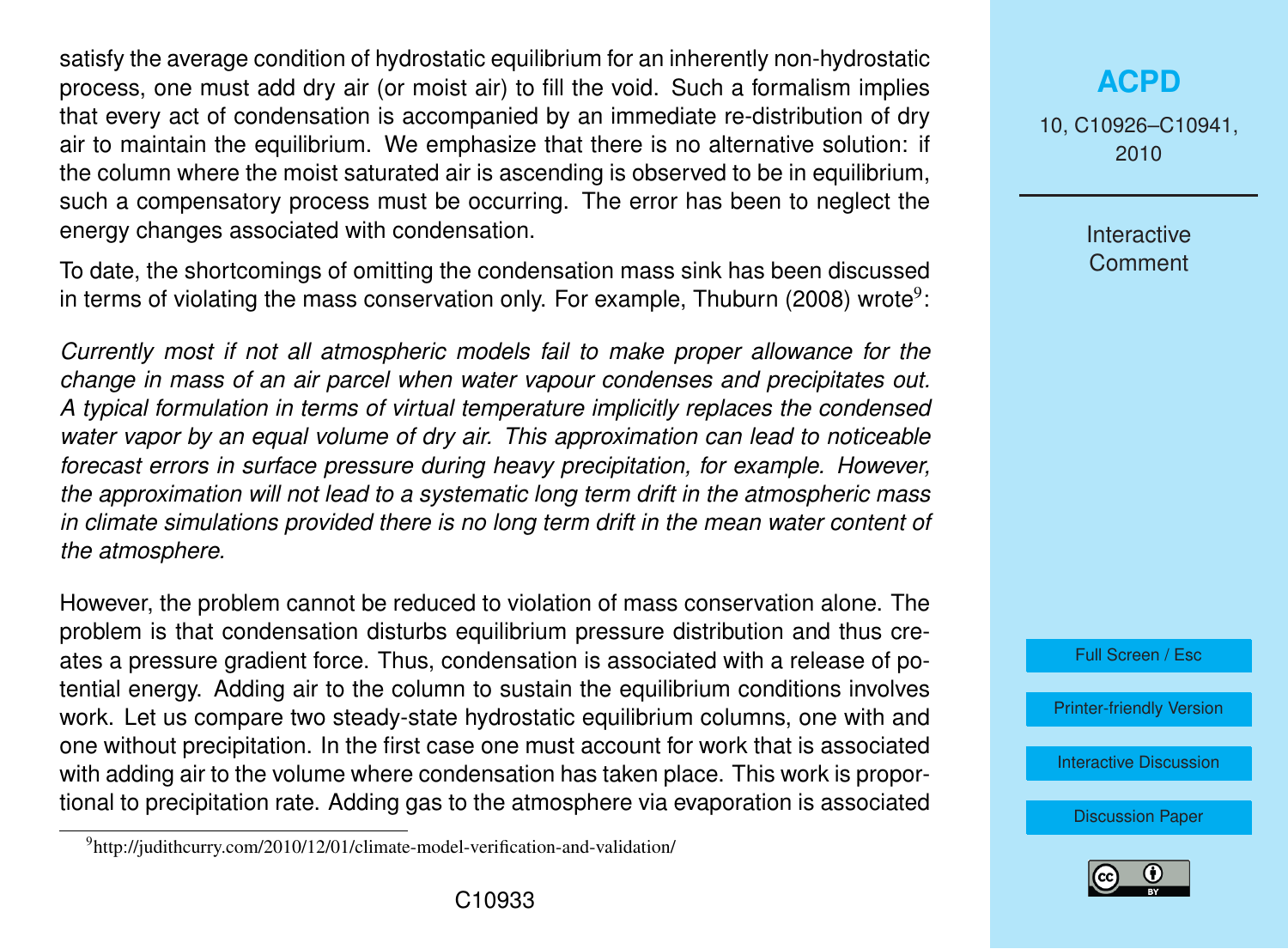with work performed on the atmosphere – the point is that the other gases are compressed to make room for the incoming vapor. Condensation later releases this work and makes it available for conversion to mechanical energy of winds. In Section 4.1 of M10 it is shown that the global average rate of this potential energy release coincides with the intensity of the general circulation $10<sup>0</sup>$ . Therefore, lack of a proper account of the precipitation mass sink is equivalent to neglecting a major energy term in atmospheric dynamics.

The condition that hydrostatic equilibrium is maintained despite the presence of a nonhydrostatic process is a strong constraint. It should be properly taken into account in all theoretical formulations of atmospheric processes. The first law of thermodynamics is conventionally written for a given amount of gas (e.g., per 1 g or 1 mol). The change of vapor mass is taken into account in terms of change of the mixing ratio  $\gamma_d \equiv p_v/p_d$ rather than in terms of relative partial pressure  $\gamma \equiv p_{\nu}/p$ . The physical meaning of using  $\gamma_d$  in the first law of thermodynamics in a laboratory system consists in the argument that changes in the dry air density can serve as the reference to discriminate condensation-related changes of vapor from those that affect all (condensable and non-condensable) gases equally. But this principle cannot be used to describe processes in the circulating atmosphere that is subject to different physical constraints than laboratory systems. The condition that dry air is instantaneously re-distributed to keep the column in equilibrium is mathematically equivalent to the presence of a source of dry air equal to the mass sink of vapor. Therefore, in hydrostatic equilibrium the change of mixing ratio  $d\gamma_d$  does not describe condensation rate. Instead of dry air, the reference one must use is the total moist air that remains in equilibrium and, consequently,  $d\gamma$  instead of  $d\gamma_d$ .

The hydrostatic distribution of dry air is explicitly assumed when deriving formulae to describe condensation rate. An example is Das (1969, p. 406) who is referred to by Klemp and Wilhelmson (1983) to whom Bryan and Fritsch (2002) refer in turn as one

## **[ACPD](http://www.atmos-chem-phys-discuss.net)**

10, C10926–C10941, 2010

> Interactive **Comment**



[Printer-friendly Version](http://www.atmos-chem-phys-discuss.net/10/C10926/2010/acpd-10-C10926-2010-print.pdf)

[Interactive Discussion](http://www.atmos-chem-phys-discuss.net/10/24015/2010/acpd-10-24015-2010-discussion.html)



 $10$ Makarieva and Gorshkov (2009) showed that the same potential energy is sufficient to power hurricanes.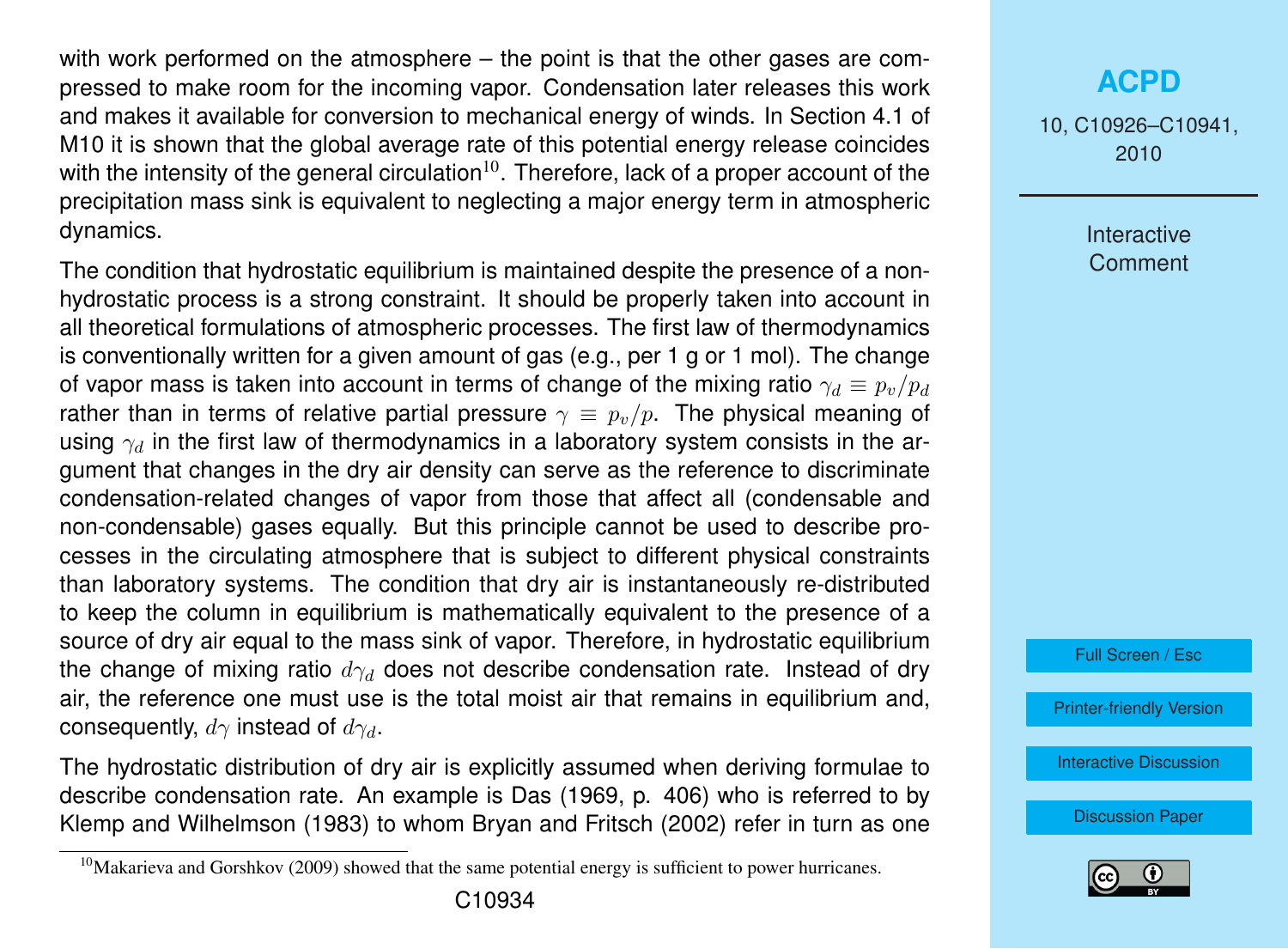authority for their method for estimating condensation rate. As we showed in our previous comment (Makarieva et al., 2010)<sup>11</sup> using mixing ratio  $\gamma_d$  instead of  $\gamma$  to describe condensation rate is equivalent to considering dry air to be in hydrostatic equilibrium and produces zero horizontal gradients. In the model of BF02 and BF09, which considers hydrostatic equilibrium of *moist air* as the basic state, calculations of condensation rate are based assuming *dry air* to be in equilibrium. This error and its implications remain hidden due to the lack of explicit theoretical analyses. It also leads to erroneous conclusions about the magnitude of the mass sink's influence on atmospheric dynamics. (Note that due to small  $\gamma \ll 1$  the assumption that dry air is in equilibrium causes only a minor relative change in the dry air distribution compared to the assumption that moist air as a whole is in equilibrium. However, in absolute terms this change corresponds to large vertical accelerations and a total disequilibrium pressure of the order of  $p<sub>v</sub>$ . Likewise, small changes in condensation rate formulations (in terms of  $\gamma<sub>d</sub>$  versus  $\gamma$ ) lead to profound changes in the resulting horizontal pressure gradients.)

Next we shall show how an approximate agreement with observations has been reached by the BR09 model despite it neglecting the energy term associated with the mass sink.

#### **4 Empirical fitting of models**

In the absence of a mass sink, the conventionally considered circulation driver is differential heating. Heat is somewhere added to gas, its temperature rises and a spatial pressure gradient is formed. However, every gas volume not only receives heat from a local source (e.g., latent heat release from condensation), but also loses/gains heat via thermal conductivity. If thermal conductivity is sufficiently large, it erases the dynamic effect of differential heating nearly completely. Thermal conductivity represents the in10, C10926–C10941, 2010

> Interactive **Comment**

Full Screen / Esc

[Printer-friendly Version](http://www.atmos-chem-phys-discuss.net/10/C10926/2010/acpd-10-C10926-2010-print.pdf)

[Interactive Discussion](http://www.atmos-chem-phys-discuss.net/10/24015/2010/acpd-10-24015-2010-discussion.html)



 $11$ http://www.atmos-chem-phys-discuss.net/10/C10922/2010/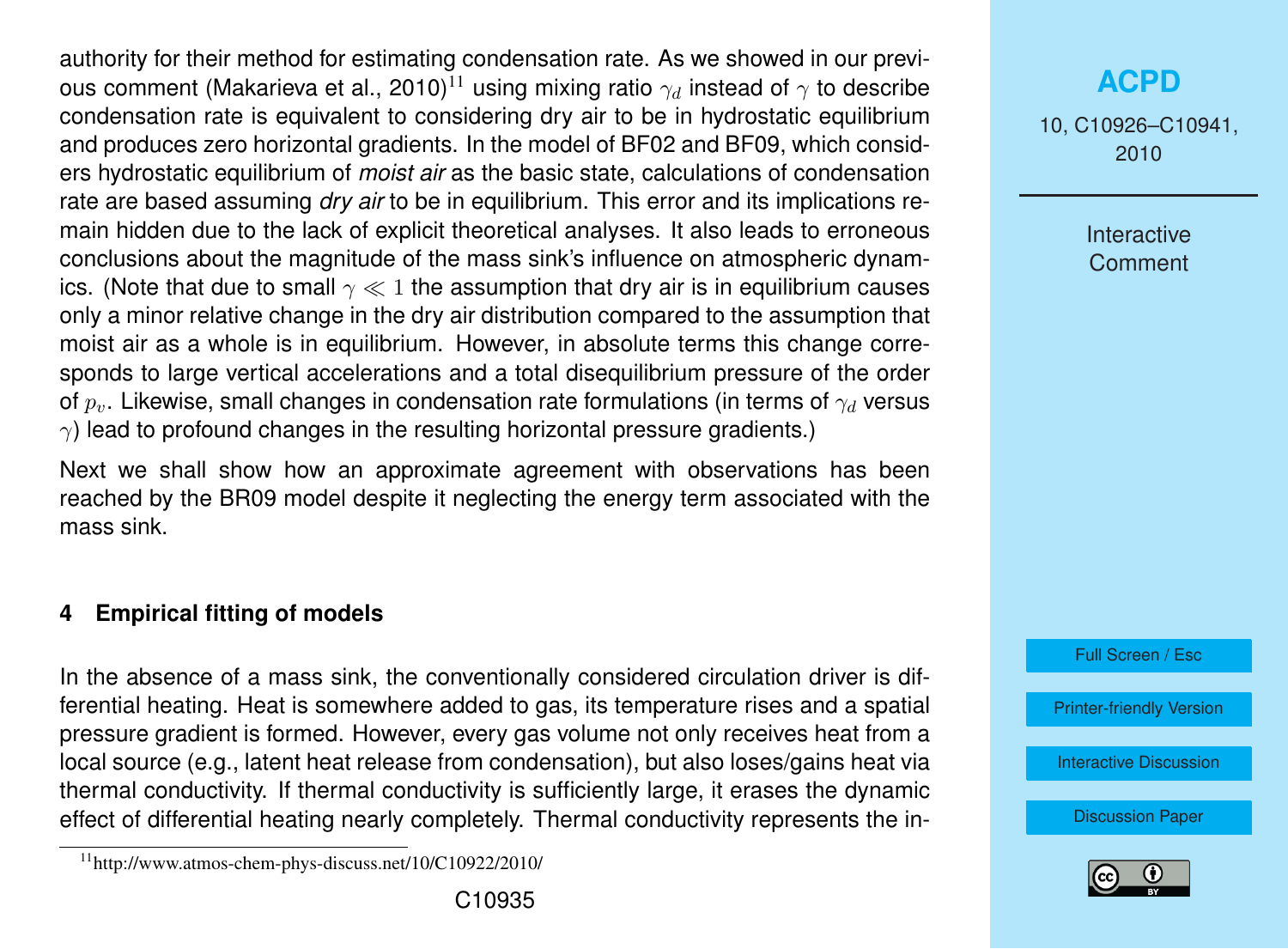evitable losses that are associated with any process where heat could be converted to work.

So, if one considers a theory that attempts to explain the circulation power based on consideration of (latent) heat release, such a theory must evaluate the losses to heat conductivity from the basic physical principles. If, after such an account of thermal conductivity, mechanical power produced by the differential heating remains sufficiently large (i.e., associated with a sufficiently large pressure gradient), one can conclude that the theory has explained the circulation.

Thermal conductivity in the atmosphere is associated with turbulence and is a function of wind speeds. Therefore, one should be able to estimate eddy viscosity  $\nu$  in the hurricane. Using the same approach as Rotunno and Emanuel (1987), BR09 derive eddy viscosity  $\nu_n$  for horizontal turbulence from dimensional considerations as a function of a horizontal length scale  $l<sub>b</sub>$  (Eq. (17) in BR09). Thus, if one knew  $l<sub>b</sub>$  from basic physical principles and, using the BR09 model of that ignores mass removal, were able to obtain a realistic hurricane velocity, one could confidently assert that hurricanes appear to be driven by latent heat alone while the mass sink effect must be negligible. But this is not the case. In reality no information about  $l<sub>b</sub>$  exists. BR09 recognise this explicitly:

*There is no quantitative theoretical guidance for how to set*  $l<sub>h</sub>$  *and*  $l<sub>v</sub>$  *in an axisymmetric model. RE87 [Rotunno and Emanuel 1987] used*  $l<sub>b</sub> = 3000$  *m and*  $l<sub>v</sub> = 200$  *m in their simulations, which they determined by trial and error, and by subjective evaluation of model output. ...*

*One might wonder whether we can determine values for*  $l_h$  *and*  $l_v$  *that yield reasonably realistic hurricanes as compared to observations. Based on the estimated observed maximum intensity of 70 m/s, as well as comparisons of maximum radial inflow to observations, it seems that*  $l_h$  = 1500 m and  $l_v$  = 100 m are appropriate.

In other words, the key numerical parameter that determines hurricane intensity is taken to be precisely such that the latent heat release (more correctly, its spatial gra-

### **[ACPD](http://www.atmos-chem-phys-discuss.net)**

10, C10926–C10941, 2010

> **Interactive Comment**



[Printer-friendly Version](http://www.atmos-chem-phys-discuss.net/10/C10926/2010/acpd-10-C10926-2010-print.pdf)

[Interactive Discussion](http://www.atmos-chem-phys-discuss.net/10/24015/2010/acpd-10-24015-2010-discussion.html)

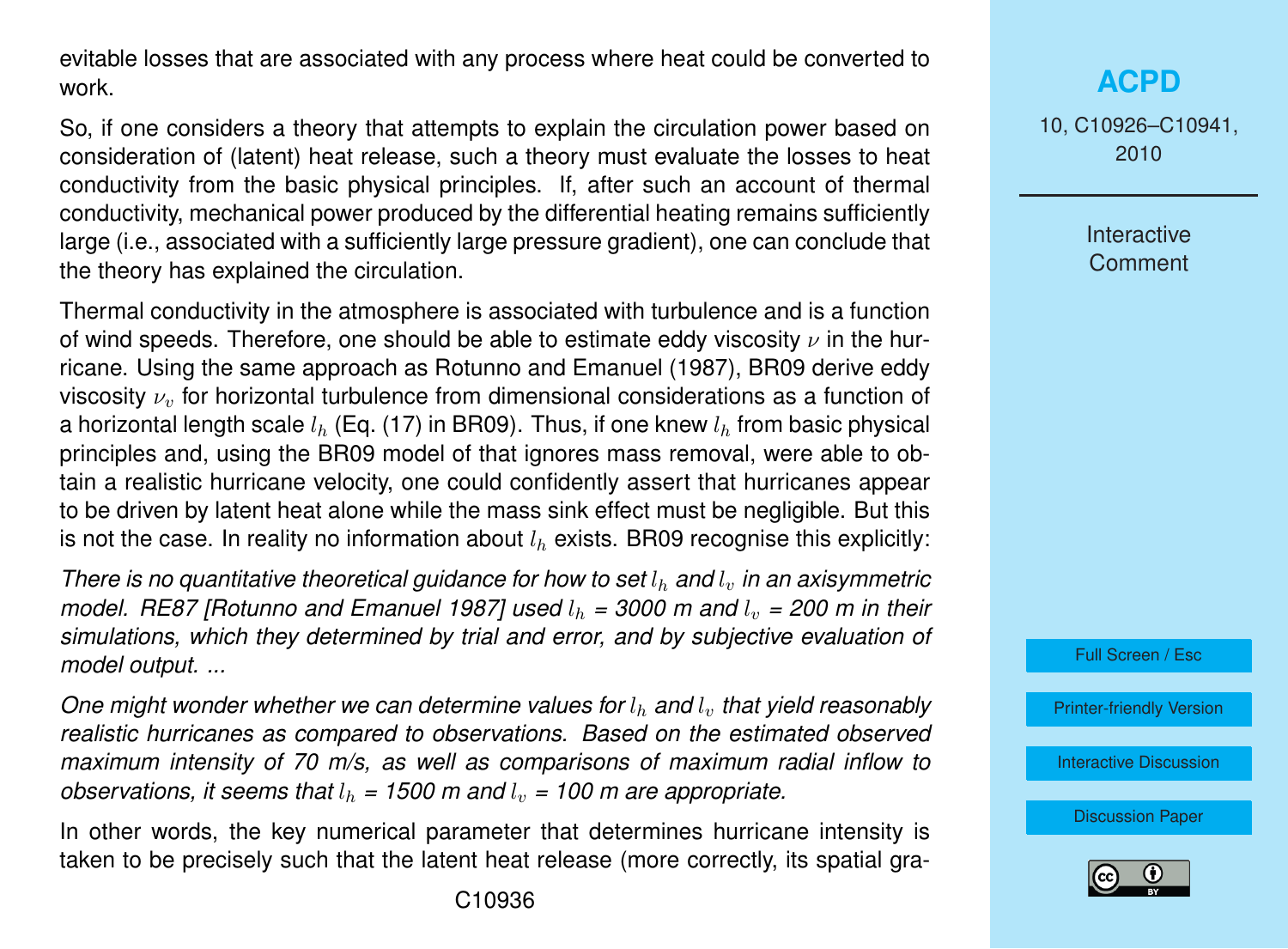dient related to vertical velocities) produces a realistic radial pressure gradient and realistic maximum velocity. No theoretical arguments explain why it should be 1500 m – it is rather the best fit to the data if *we assume* that heat is the primary source of pressure gradients driving the system. Despite its incorrect account of the precipitation mass sink, the model BR09 gives relatively realistic behaviours because it has been fitted to do so. It does not constitute a hurricane theory and does not in any scientific sense "prove" that hurricanes are driven by latent heat release.

Conceptually similar parameterization schemes are required in global circulation models. Yet theories of atmospheric circulation experience difficulties in reproducing (from the basic physical principles) even the mean intensity of circulation and other basic parameters. Characterized broadly, the problem with the current temperature gradient theory is that the realistic differential heating does not produce realistic wind velocities (the velocities are too low, see, e.g., Held and Hou, 1980; Fang and Tung, 1999; Schneider, 2006). (For us this is not surprising, as an essential mechanism has been neglected and omitted.) In the meantime, global circulation models have been reproducing the observed pressure and velocity fields rather precisely already from the onset of climate modelling in late 50s of the last century. That models outperform their foundational theories is remarkable but less than it may initially seem given the extensive reliance on empirical fitting and evolution-like selection and modification of models that do "seem to fit".

#### **5 Conclusions**

Here we have argued that the account of precipitation mass sink in BF02 and BF09 is incorrect for two reasons: (1) the formula used by BF02 to calculate condensation rate does not conform to the laws of thermodynamics and (2) the conclusion that the impact of the mass sink on dynamics is negligible is based on implicit assumption of

C10937

#### **[ACPD](http://www.atmos-chem-phys-discuss.net)**

10, C10926–C10941, 2010

> Interactive **Comment**

Full Screen / Esc

[Printer-friendly Version](http://www.atmos-chem-phys-discuss.net/10/C10926/2010/acpd-10-C10926-2010-print.pdf)

[Interactive Discussion](http://www.atmos-chem-phys-discuss.net/10/24015/2010/acpd-10-24015-2010-discussion.html)

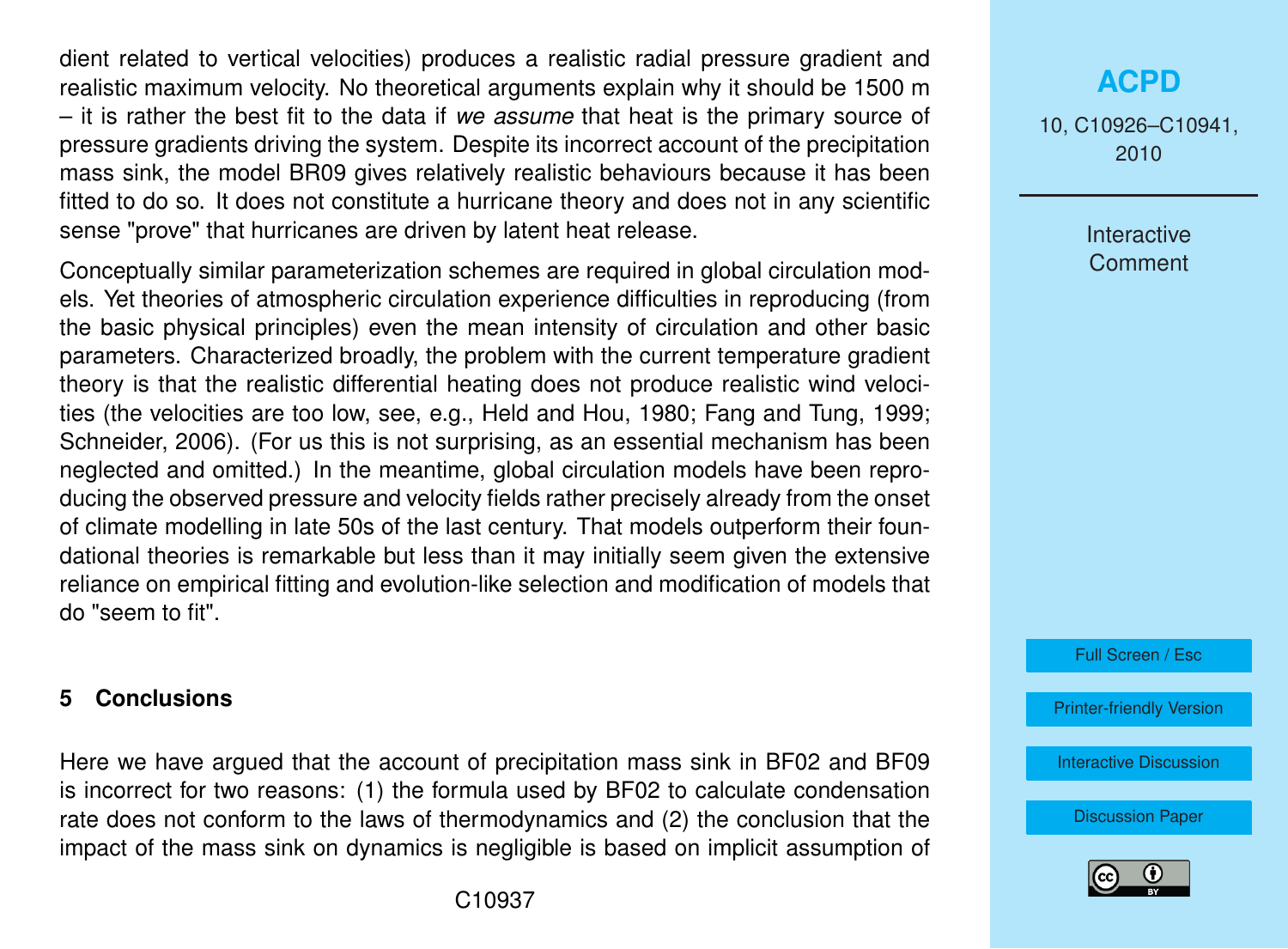dry air being in equilibrium when calculating condensation rate. We also showed that the agreement with observations in the model of BF09 is achieved by direct empirical fitting. To our knowledge, all current models that are said to incorporate the precipitation mass sink do so using formulations of condensation rate similar to those used in the models of BF02 and BF09. We thus conclude that none of such models can be used to investigate the importance of the true mass sink. We repeat our call to the climate community for a serious investigation of the dynamic consequences of vapor mass non-conservation in the atmosphere.

Finally, let us once again emphasize the conceptual difference of the mass sink dynamics versus differential heating dynamics in terms of the challenges these dynamics pose to a climate theorist. When heat is released, one must first estimate the efficiency with which heat can be converted to work. This efficiency can be close to zero (all heat is lost via thermal conductivity). The mass sink is associated with work from the very beginning – adding mass to the column is only possible via performing work on the column. Therefore, the intensity of the mass sink tells us about the intensity at which mechanical work is produced in the atmosphere directly, without any need to account for thermal conductivity (and, hence, atmospheric turbulence).

#### **References**

- Bryan, G. H. and Fritsch, J. M., A benchmark simulation for moist nonhydrostatic numerical models, Mon. Wea. Rev., 130, 2917–2928, 2002.
- Bryan, G. H. and Rotunno, R., The maximum intensity of tropical cyclones in axisymmetric numerical model simulations, Mon. Wea. Rev., 137, 1770–1789, 2009.
- Das, P., The thermodynamic equation in cumulus dynamics, J. Atm. Sci., 26, 399–407, 1969.
- Fang, M. and Tung, K. K.: Time-dependent nonlinear Hadley circulation, Journal of the Atmospheric Sciences, 56, 1797–1807, 1999.
- Held, I. M. and Hou, A. Y.: Nonlinear axially symmetric circulations in a nearly inviscid atmosphere, J. Atm. Sci., 37, 515–533, 1980.

# **[ACPD](http://www.atmos-chem-phys-discuss.net)**

10, C10926–C10941, 2010

> **Interactive** Comment

Full Screen / Esc

[Printer-friendly Version](http://www.atmos-chem-phys-discuss.net/10/C10926/2010/acpd-10-C10926-2010-print.pdf)

[Interactive Discussion](http://www.atmos-chem-phys-discuss.net/10/24015/2010/acpd-10-24015-2010-discussion.html)

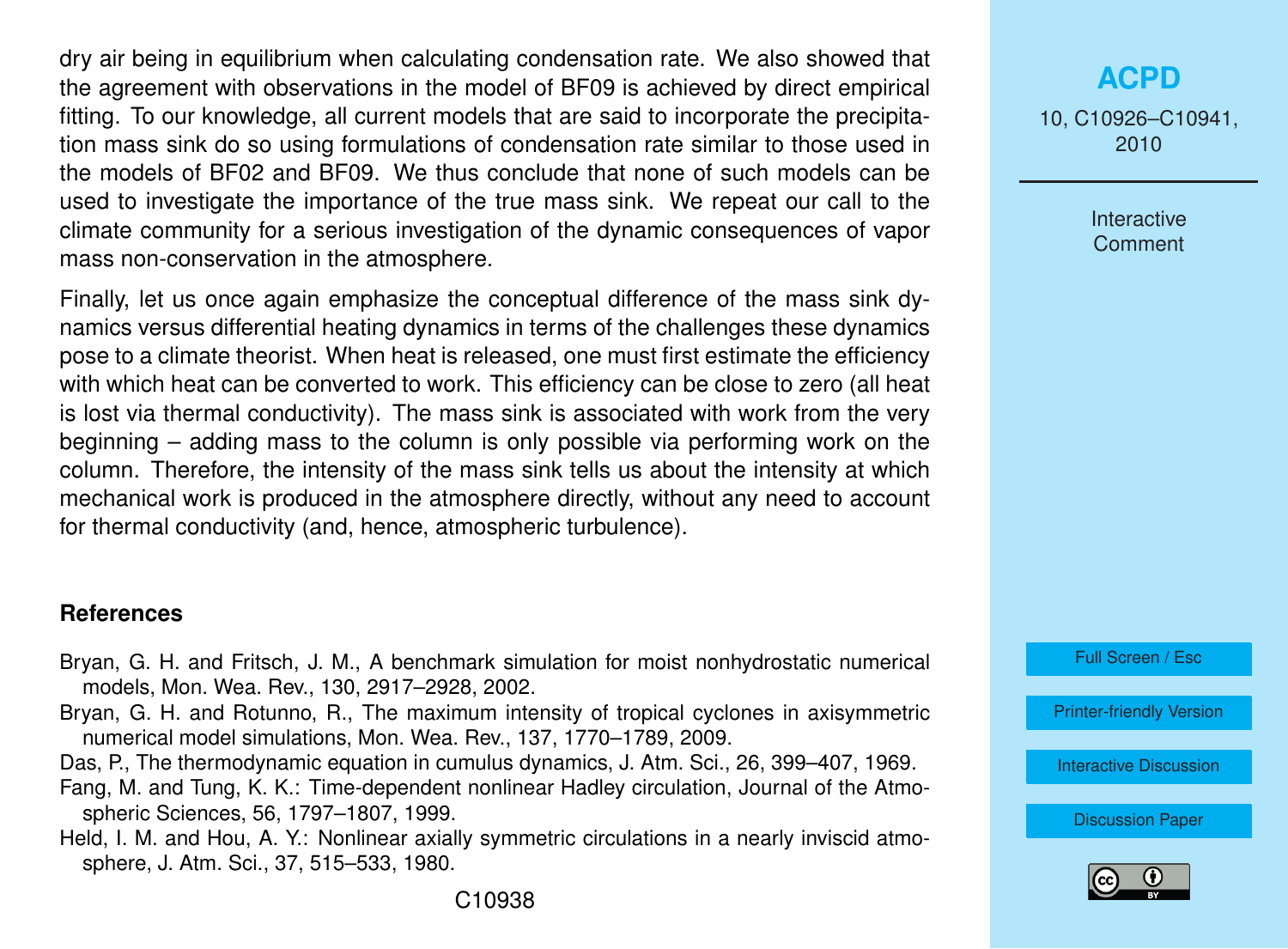- Klemp, J. B., and Wilhelmson, R. B., The simulation of three-dimensional convective storm dynamics. J. Atmos. Sci., 35, 1070–1096, 1983.
- Makarieva, A. M. and Gorshkov, V. G.: Condensation-induced kinematics and dynamics of cyclones, hurricanes and tornadoes, Phys. Lett. A, 373, 4201–4205, 2009.
- Makarieva, A. M., Gorshkov, V. G., Interactive comment on "Where do winds come from? A new theory on how water vapor condensation influences atmospheric pressure and dynamics" by A. M. Makarieva et al., Atmos. Chem. Phys. Disc., 10, C10922–C10925, 2010, www.atmoschem-phys-discuss.net/10/C10922/2010/.
- Rotunno, R., and Emanuel, K. A., An air-sea interaction theory for tropical cyclones. Part II: Evolutionary study using a nonhydrostatic axisymmetric numerical model, J. Atm. Sci., 44, 542–561, 1987.
- Rutledge, S. A., and Hobbs, P. V., The mesoscale and microscale structure and organization of clouds and precipitation in mid-latitude cyclones. VIII: A model for the "seeder-feeder" process in warm-frontal rainbands, J. Atm. Sci., 40, 1185–1206, 1983.
- Schneider, T.: The general circulation of the atmosphere, Annu. Rev. Earth Planet. Sci., 34, 655–688, 2006.
- Soong, S.-T., and Y. Ogura, A comparison between axisymmetric and slab-symmetric cumulus cloud models. J. Atmos. Sci., 30, 879–893, 1973.
- Thuburn, J., Some conservation issues for the dynamical cores of NWP and climate models, J. Comp. Phys., 227, 3715–3730, 2008.

Interactive comment on Atmos. Chem. Phys. Discuss., 10, 24015, 2010.

# **[ACPD](http://www.atmos-chem-phys-discuss.net)**

10, C10926–C10941, 2010

> **Interactive Comment**

Full Screen / Esc

[Printer-friendly Version](http://www.atmos-chem-phys-discuss.net/10/C10926/2010/acpd-10-C10926-2010-print.pdf)

[Interactive Discussion](http://www.atmos-chem-phys-discuss.net/10/24015/2010/acpd-10-24015-2010-discussion.html)

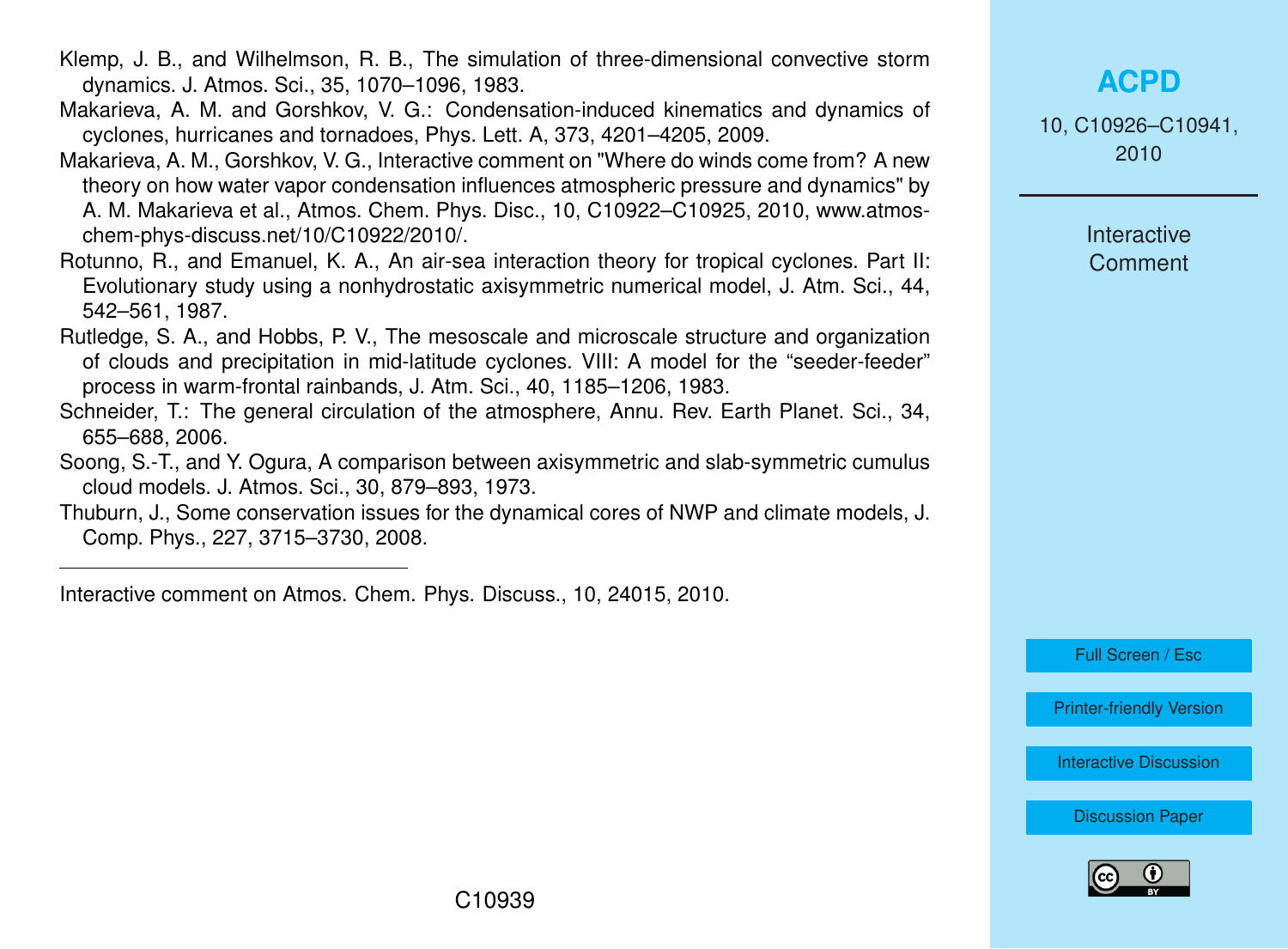# **[ACPD](http://www.atmos-chem-phys-discuss.net)**

10, C10926–C10941, 2010

> Interactive **Comment**

$$
\gamma \frac{\text{oversaturation at } T}{\gamma_s' \frac{\text{saturation at } T'}{\gamma_s \text{saturation at } T'}}
$$
\n
$$
\gamma_s \frac{\text{saturation at } T < T'}{\delta \gamma_s}
$$

**Fig. 1.** Processes considered in the iteration scheme of BF02, Eq. (27). Note that here the gamma symbols all denote the vapor mixing ratio, not its relative partial pressure as in M10.

Full Screen / Esc

[Printer-friendly Version](http://www.atmos-chem-phys-discuss.net/10/C10926/2010/acpd-10-C10926-2010-print.pdf)

[Interactive Discussion](http://www.atmos-chem-phys-discuss.net/10/24015/2010/acpd-10-24015-2010-discussion.html)